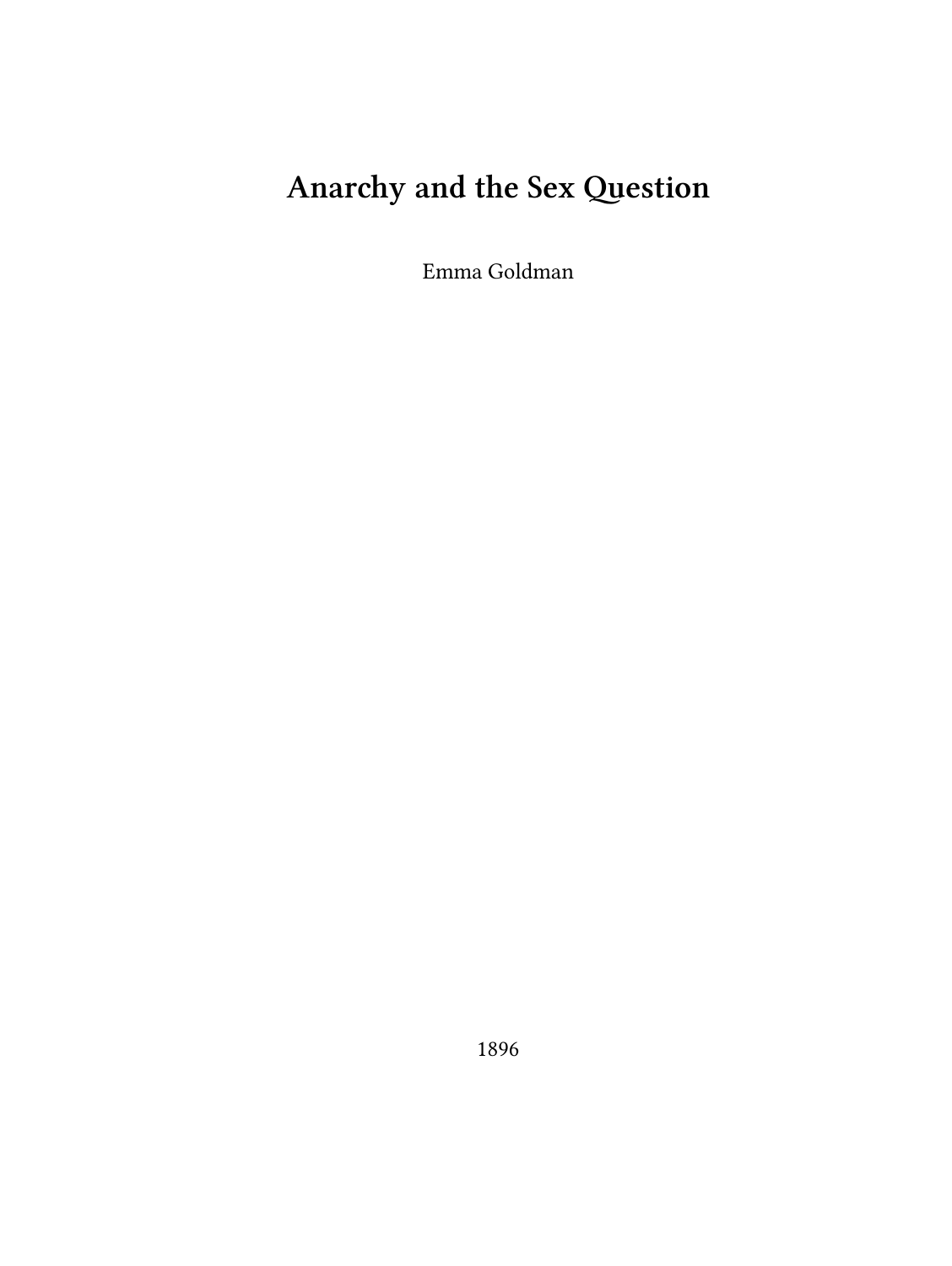# **Contents**

| The System is to Blame $\dots \dots \dots \dots \dots \dots \dots \dots \dots \dots \dots \dots \dots \dots$ |  |
|--------------------------------------------------------------------------------------------------------------|--|
|                                                                                                              |  |
|                                                                                                              |  |
|                                                                                                              |  |
|                                                                                                              |  |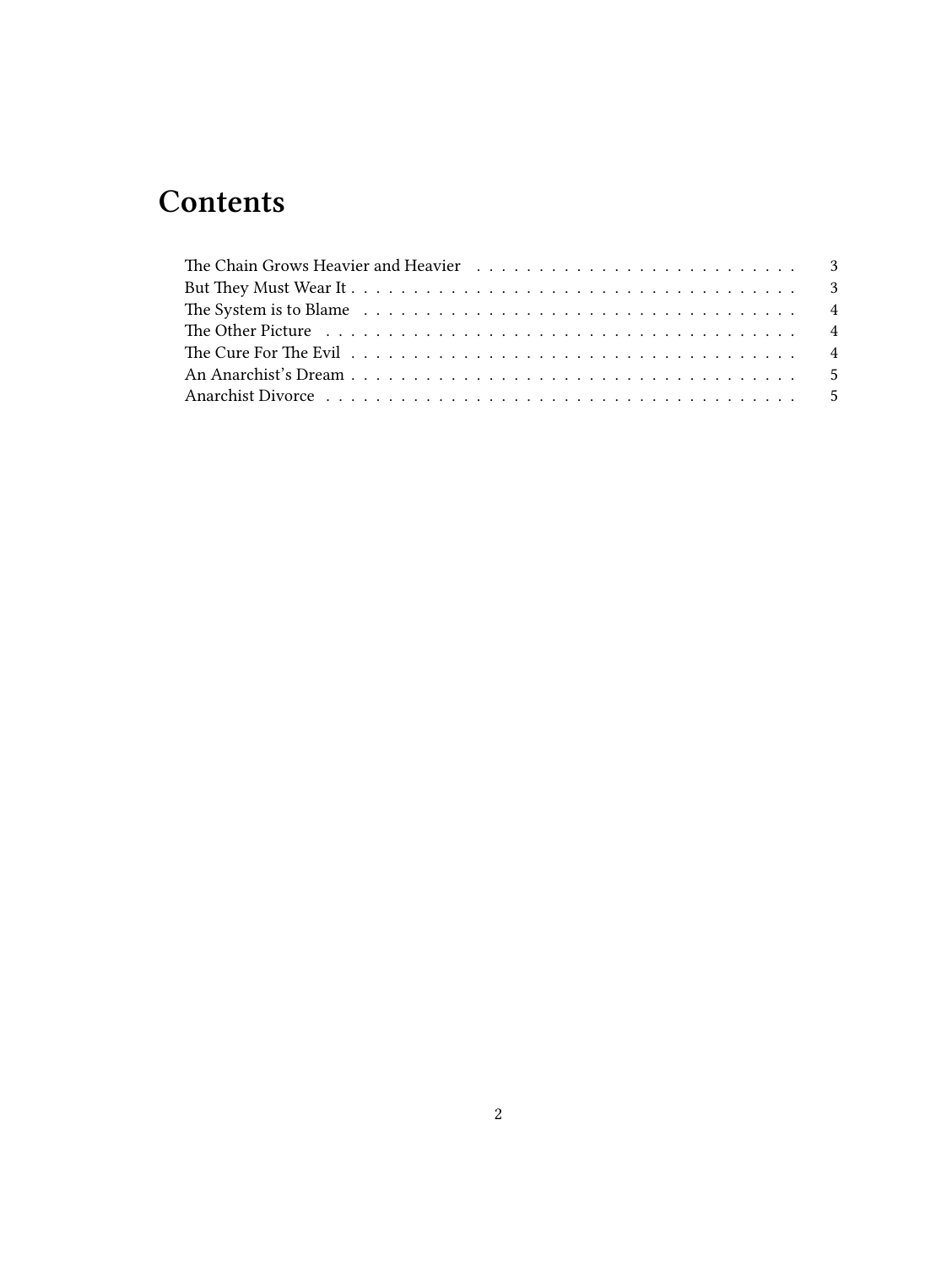The workingman, whose strength and muscles are so admired by the pale, puny off-springs of the rich, yet whose labour barely brings him enough to keep the wolf of starvation from the door, marries only to have a wife and house-keeper, who must slave from morning till night, who must make every effort to keep down expenses. Her nerves are so tired by the continual effort to make the pitiful wages of her husband support both of them that she grows irritable and no longer is successful in concealing her want of affection for her lord and master, who, alas! soon comes to the conclusion that his hopes and plans have gone astray, and so practically begins to think that marriage is a failure.

#### <span id="page-2-0"></span>**The Chain Grows Heavier and Heavier**

As the expenses grow larger instead of smaller, the wife, who has lost all of the little strength she had at marriage, likewise feels herself betrayed, and the constant fretting and dread of starvation consumes her beauty in a short time after marriage. She grows despondent, neglects her household duties, and as there are no ties of love and sympathy between herself and her husband to give them strength to face the misery and poverty of their lives, instead of clinging to each other, they become more and more estranged, more and more impatient with each other's faults.

The man cannot, like the millionaire, go to his club, but he goes to a saloon and tries to drown his misery in a glass of beer or whiskey. The unfortunate partner of his misery, who is too honest to seek forgetfulness in the arms of a lover, and who is too poor to allow herself any legitimate recreation or amusement, remains amid the squalid, half-kept surroundings she calls home, and bitterly bemoans the folly that made her a poor man's wife.

Yet there is no way for them to part from each other.

#### <span id="page-2-1"></span>**But They Must Wear It**

However galling the chain which has been put around their necks by the law and Church may be, it may not be broken unless those two persons decide to permit it to be severed.

Should the law be merciful enough to grant them liberty, every detail of their private life must be dragged to light. The woman is condemned by public opinion and her whole life is ruined. The fear of this disgrace often causes her to break down under the heavy weight of married life without daring to enter a single protest against the outrageous system that has crushed her and so many of her sisters.

The rich endure it to avoid scandal — the poor for the sake of their children and the fear of public opinion. Their lives are one long continuation of hypocrisy and deceit.

The woman who sells her favours is at liberty to leave the man who purchases them at any time, "while the respectable wife" cannot free herself from a union which is galling to her.

All unnatural unions which are not hallowed by love are prostitution, whether sanctioned by the Church and society or not. Such unions cannot have other than a degrading influence both upon the morals and health of society.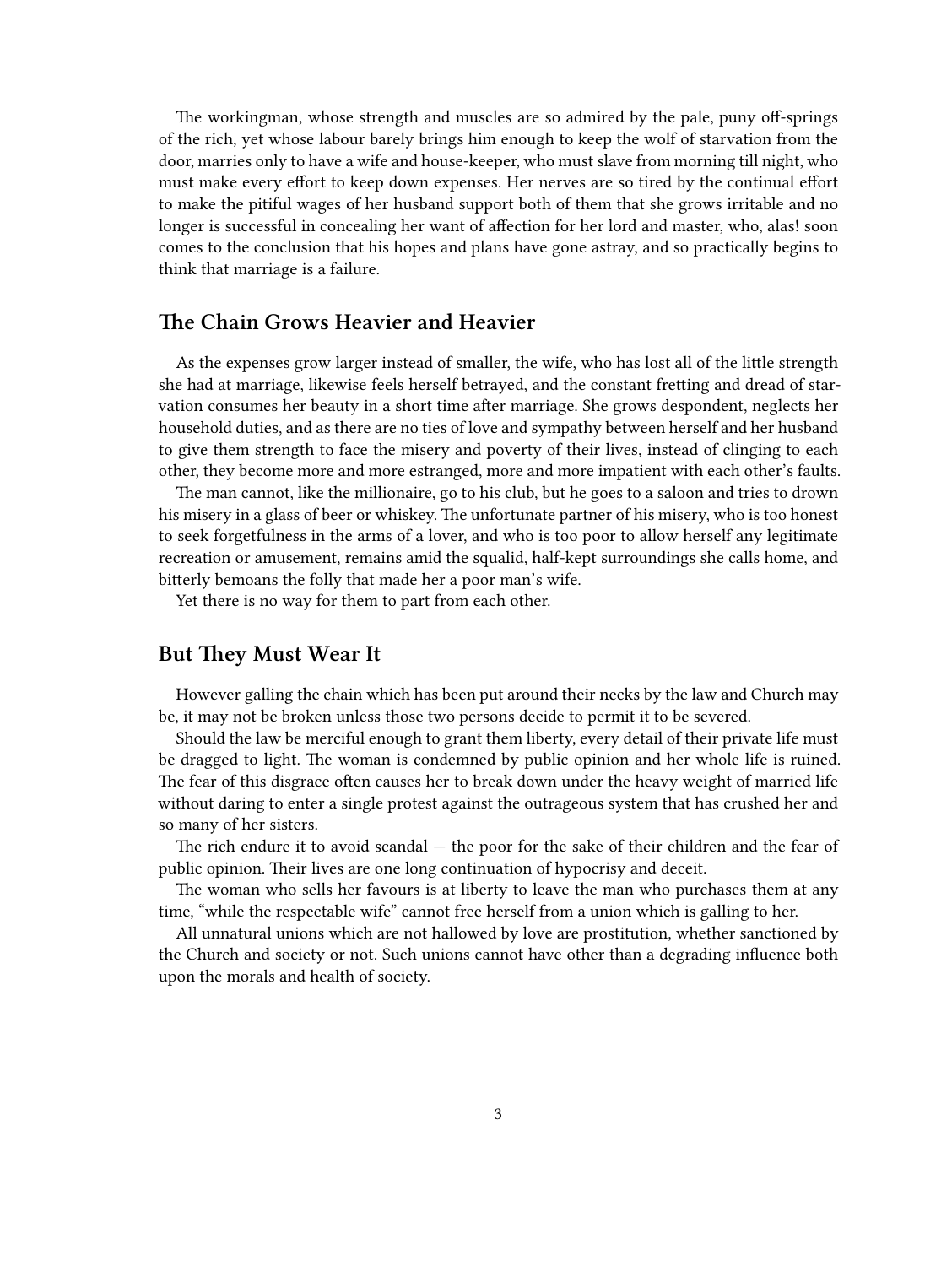#### <span id="page-3-0"></span>**The System is to Blame**

The system which forces women to sell their womanhood and independence to the highest bidder is a branch of the same evil system which gives to a few the right to live on the wealth produced by their fellow-men, 99 percent of whom must toil and slave early and late for barely enough to keep soul and body together, while the fruits of their labour are absorbed by a few idle vampires who are surrounded by every luxury wealth can purchase.

Look for a moment at two pictures of this nineteenth century social system.

Look at the homes of the wealthy, those magnificent palaces whose costly furnishings would put thousands of needy men and women in comfortable circumstances. Look at the dinner parties of these sons and daughters of wealth, a single course of which would feed hundreds of starving ones to whom a full meal of bread washed down by water is a luxury. Look upon these votaries of fashion as they spend their days devising new means of selfish enjoyment — theatres, balls, concerts, yachting, rushing from one part of the globe to another in their mad search for gaiety and pleasure. And then turn a moment and look at those who produce the wealth that pays for these excessive, unnatural enjoyments.

# <span id="page-3-1"></span>**The Other Picture**

Look at them herded together in dark, damp cellars, where they never get a breath of fresh air, clothed in rags, carrying their loads of misery from the cradle to the grave, their children running around the streets, naked, starved, without anyone to give them a loving word or tender care, growing up in ignorance and superstition, cursing the day of their birth.

Look at these two startling contrasts, you moralists and philanthropists, and tell me who is to be blamed for it! Those who are driven to prostitution, whether legal or otherwise, or those who drive their victims to such demoralisation?

The cause lies not in prostitution, but in society itself; in the system of inequality of private property and in the State and Church. In the system of legalized theft, murder and violation of the innocent women and helpless children.

### <span id="page-3-2"></span>**The Cure For The Evil**

Not until this monster is destroyed will we get rid of the disease which exists in the Senate and all public offices; in the houses of the rich as well as in the miserable barracks of the poor. Mankind must become conscious of their strength and capabilities, they must be free to commence a new life, a better and nobler life.

Prostitution will never be suppressed by the means employed by the Rev. Dr. Parkhurst and other reformers. It will exist as long as the system exists which breeds it.

When all these reformers unite their efforts with those who are striving to abolish the system which begets crime of every description and erect one which is based upon perfect equity – a system which guarantees every member, man, woman or child, the full fruits of their labour and a perfectly equal right to enjoy the gifts of nature and to attain the highest knowledge woman will be self-supporting and independent. Her health no longer crushed by endless toil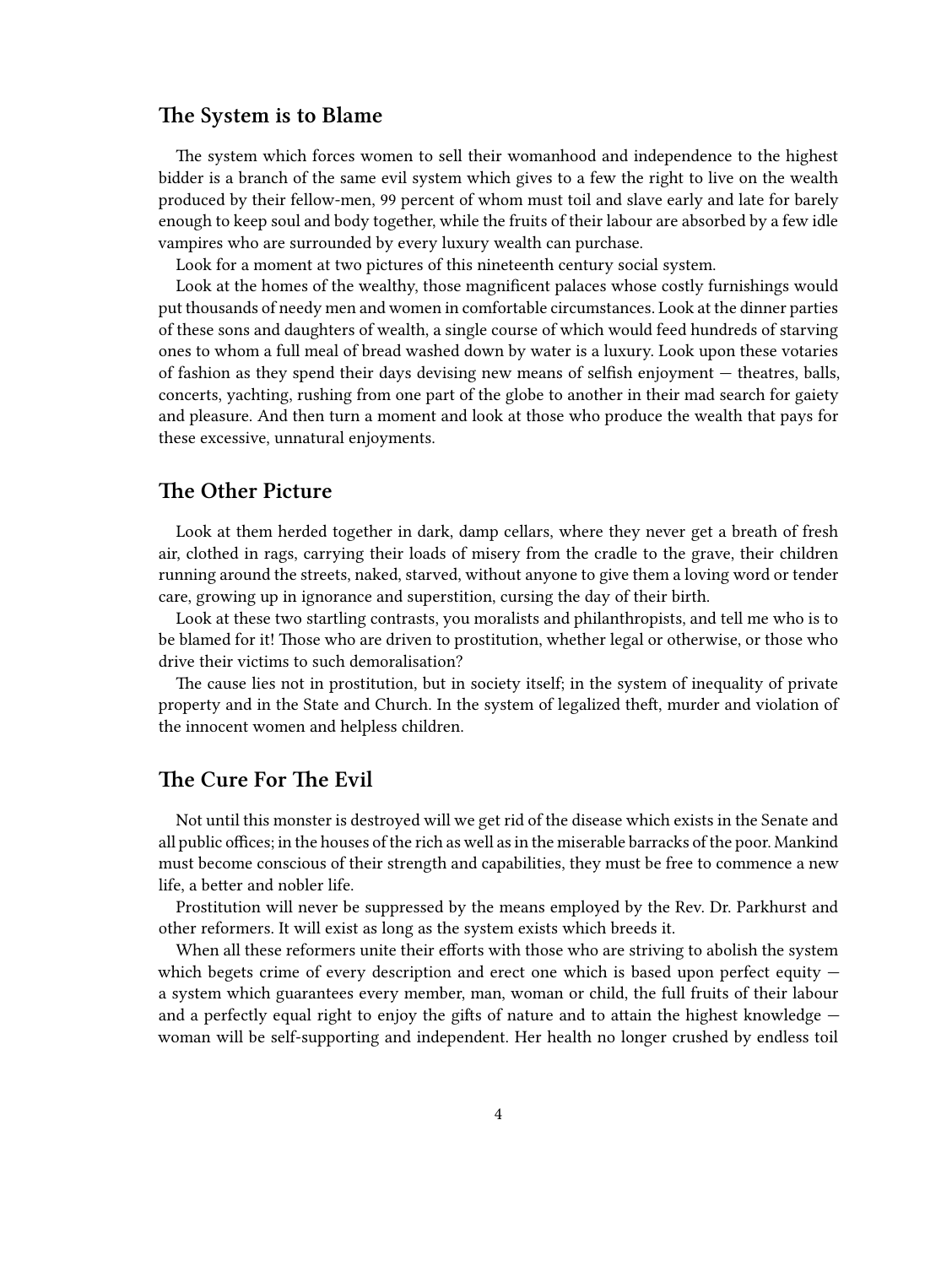and slavery no longer will she be the victim of man, while man will no longer be possessed of unhealthy, unnatural passions and vices.

## <span id="page-4-0"></span>**An Anarchist's Dream**

Each will enter the marriage state with physical strength and moral confidence in each other. Each will love and esteem the other, and will help in working not only for their own welfare, but, being happy themselves, they will desire also the universal happiness of humanity. The offspring of such unions will be strong and healthy in mind and body and will honour and respect their parents, not because it is their duty to do so, but because the parents deserve it.

They will be instructed and cared for by the whole community and will be free to follow their own inclinations, and there will be no necessity to teach them sychophancy and the base art of preying upon their fellow-beings. Their aim in life will be, not to obtain power over their brothers, but to win the respect and esteem of every member of the community.

# <span id="page-4-1"></span>**Anarchist Divorce**

Should the union of a man and woman prove unsatisfactory and distasteful to them they will in a quiet, friendly manner, separate and not debase the several relations of marriage by continuing an uncongenial union.

If, instead of persecuting the victims, the reformers of the day will unite their efforts to eradicate the cause, prostitution will no longer disgrace humanity.

To suppress one class and protect another is worse than folly. It is criminal. Do not turn away your heads, you moral man and woman.

Do not allow your prejudice to influence you: look at the question from an unbiased standpoint. Instead of exerting your strength uselessly, join hands and assist to abolish the corrupt, diseased system.

If married life has not robbed you of honour and self-respect, if you have love for those you call your children, you must, for your own sake as well as theirs, seek emancipation and establish liberty. Then, and not until then, will the evils of matrimony cease.